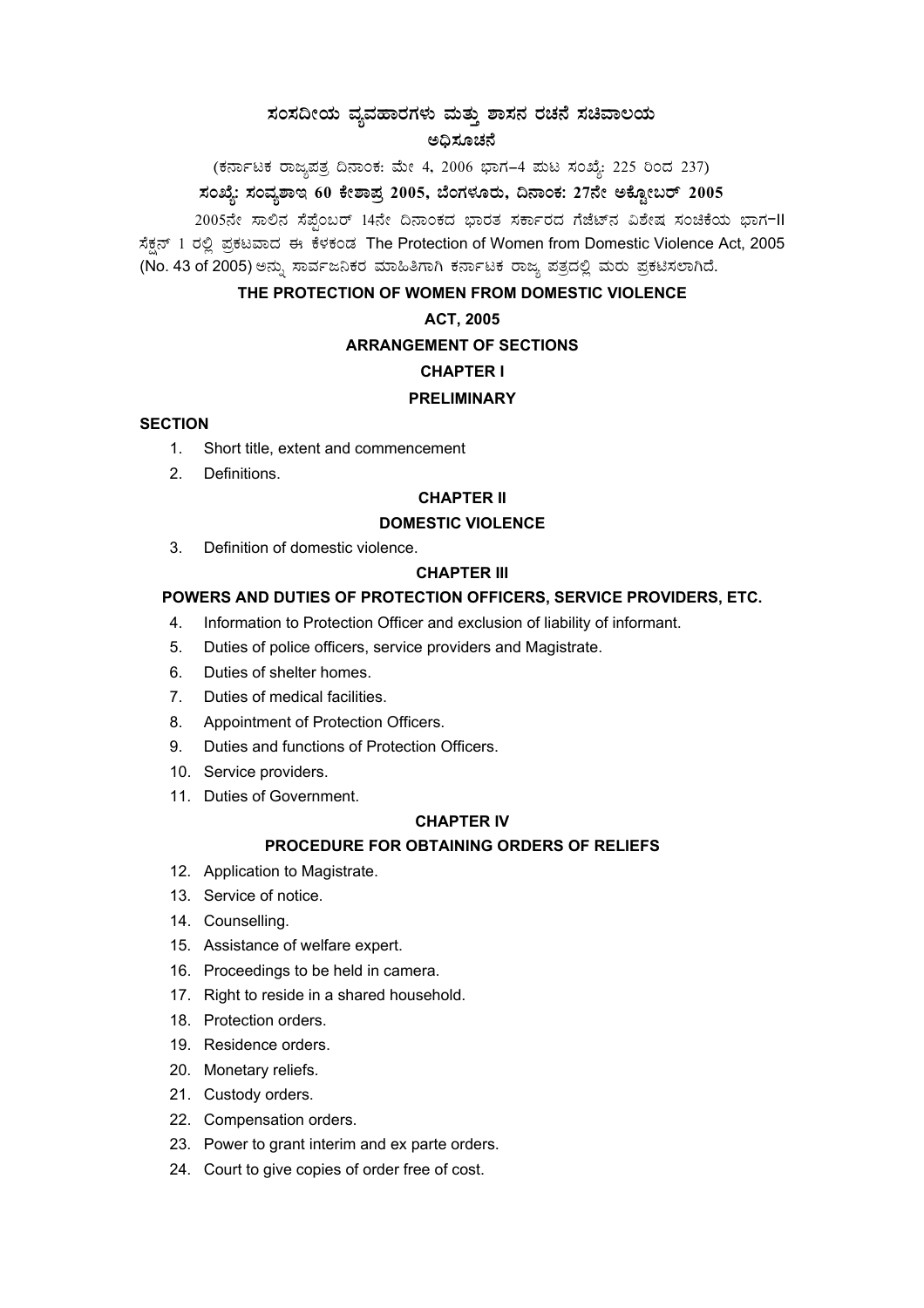- 25. Duration and alteration of orders.
- 26. Relief in other suits and legal proccedings.
- 27. Jurisdiction.
- 28. Procedure.
- 29. Appeal.

# **CHAPTER V**

#### **MISCELLANEOUS**

- 30. Protection Officers and members of service providers to be public servents.
- 31. Penalty for breach of protection order by respondent.
- 32. Cognizance and proof.
- 33. Penalty for not discharging duty by Protection Officer.
- 34. Cognizance of offence committed by Protection Officer.
- 35. Protection of action taken in good faith.
- 36. Act not in derogation of any other law.
- 37. Power of Central Government to make rules.

# **THE PROTECTION OF WOMEN FROM DOMESTIC VIOLENCE**

## **ACT, 2005**

#### **An**

#### **Act**

to provide for more effective protection of the rights of women guaranteed under the Constitution who are victims of violence of any kind occurring within the family and for matters connected therewith or incidental thereto.

BE it enacted by Parliament in the Fifty-sixth Year of the Republic of India as follows:-

# **CHAPTER I**

#### **PRELIMINARY**

**1. Short title, extent and commencement**.-(1) This Act may be called the Protection of Women from Domestic Violence Act, 2005.

(2) It extends to the whole of India except the State of Jammu and Kashmir.

(3) It shall come into force on such date as the Central Government may, by notification in the Official Gazette, appoint.

**2. Definitions**.-In this Act, unless the context otherwise requires,-

(a) "aggrieved person" means any woman who is, or has been, in a domestic relationship with the respondent and who alleges to have been subjected to any act of domestic violence by the respondent;

(b) "child" means any person below the age of eighteen years and includes any adopted, step or foster child;

(c) "compensation order" means an order granted in terms of section 22;

(d) "custody order" means an order granted in terms of section 21;

(e) "domestic incident report" means a report made in the prescribed form on receipt of a complaint of domestic violence from an aggrieved person;

(f) "domestic relationship" means a relationship between two persons who live or have, at any point of time, lived together in a shared household, when they are related by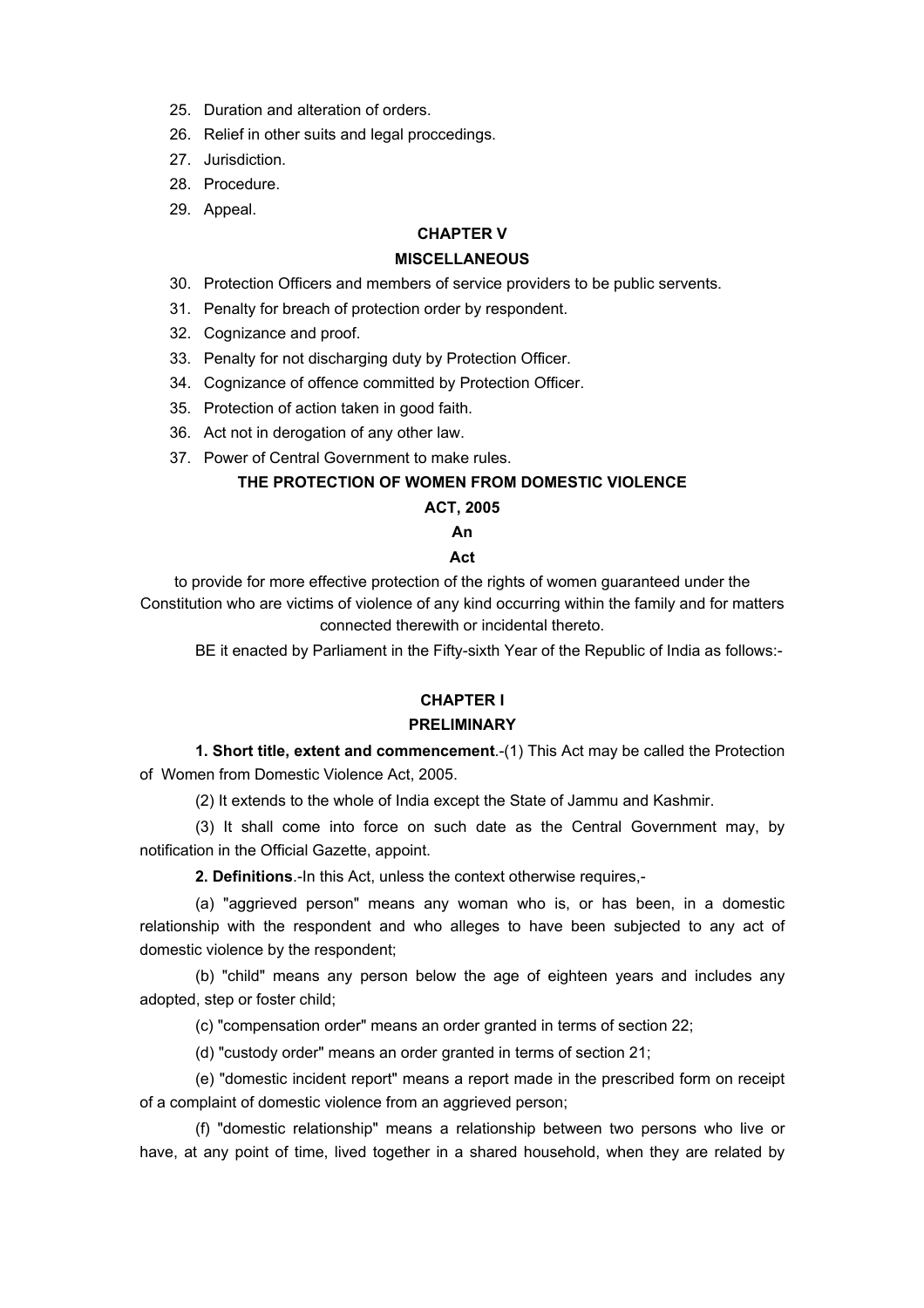consanguinity, marriage, or through a relationship in the nature of marriage, adoption or are family members living together as a joint family;

(g) "domestic violence" has the same meaning as assigned to it in section 3;

(h) "dowry" shall have the same meaning as assigned to it in section 2 of the Dowry Prohibition Act, 1961 (28 of 1961);

(i) "Magistrate" means the Judicial Magistrate of the first class, or as the case may be, the Metropolitan Magistrate, exercising jurisdiction under the Code of Criminal Procedure, 1973 (2 of 1974) in the area where the aggrieved person resides temporarily or otherwise or the respondent resides or the domestic violence is alleged to have taken place;

(j) "medical facility" means such facility as may be notified by the State Government to be a medical facility for the purposes of this Act;

(k) "monetary relief" means the compensation which the Magistrate may order the respondent to pay to the aggrieved person, at any stage during the hearing of an application seeking any relief under this Act, to meet the expenses incurred and the losses suffered by the aggrieved person as a result of the domestic violence;

(l) "notification" means a notification published in the Official Gazette and the expression "notified" shall be construed accordingly;

(m) "prescribed" means prescribed by rules made under this Act;

(n) "Protection Officer" means an officer appointed by the State Government under sub-section (1) of section 8;

(o) "protection order" means an order made in terms of section 18;

(p) "residence order" means an order granted in terms of sub-section (1) of section 19;

(q) "respondent" means any adult male person who is, or has been, in a domestic relationship with the aggrieved person and against whom the aggrieved person has sought any relief under this Act:

Provided that an aggrieved wife or female living in a relationship in the nature of a marriage may also file a complaint against a relative of the husband or the male partner;

(r) "service provider" means an entity registered under sub-section (1) of section 10;

(s) "shared household" means a household where the person aggrieved lives or at any stage has lived in a domestic relationship either singly or along with the respondent and includes such a household whether owned or tenanted either jointly by the aggrieved person and the respondent, or owned or tenanted by either of them in respect of which either the aggrieved person or the respondent or both jointly or singly have any right, title, interest or equity and includes such a household which may belong to the joint family of which the respondent is a member, irrespective of whether the respondent or the aggrieved person has any right, title or interest in the shared household;

(t) "shelter home" means any shelter home as may be notified by the State Government to be a shelter home for the purposes of this Act.

# **CHAPTER II DOMESTIC VIOLENCE**

**3. Definition of domestic violence**.-For the purposes of this Act, any act, omission or commission or conduct of the respondent shall constitute domestic violence in case it -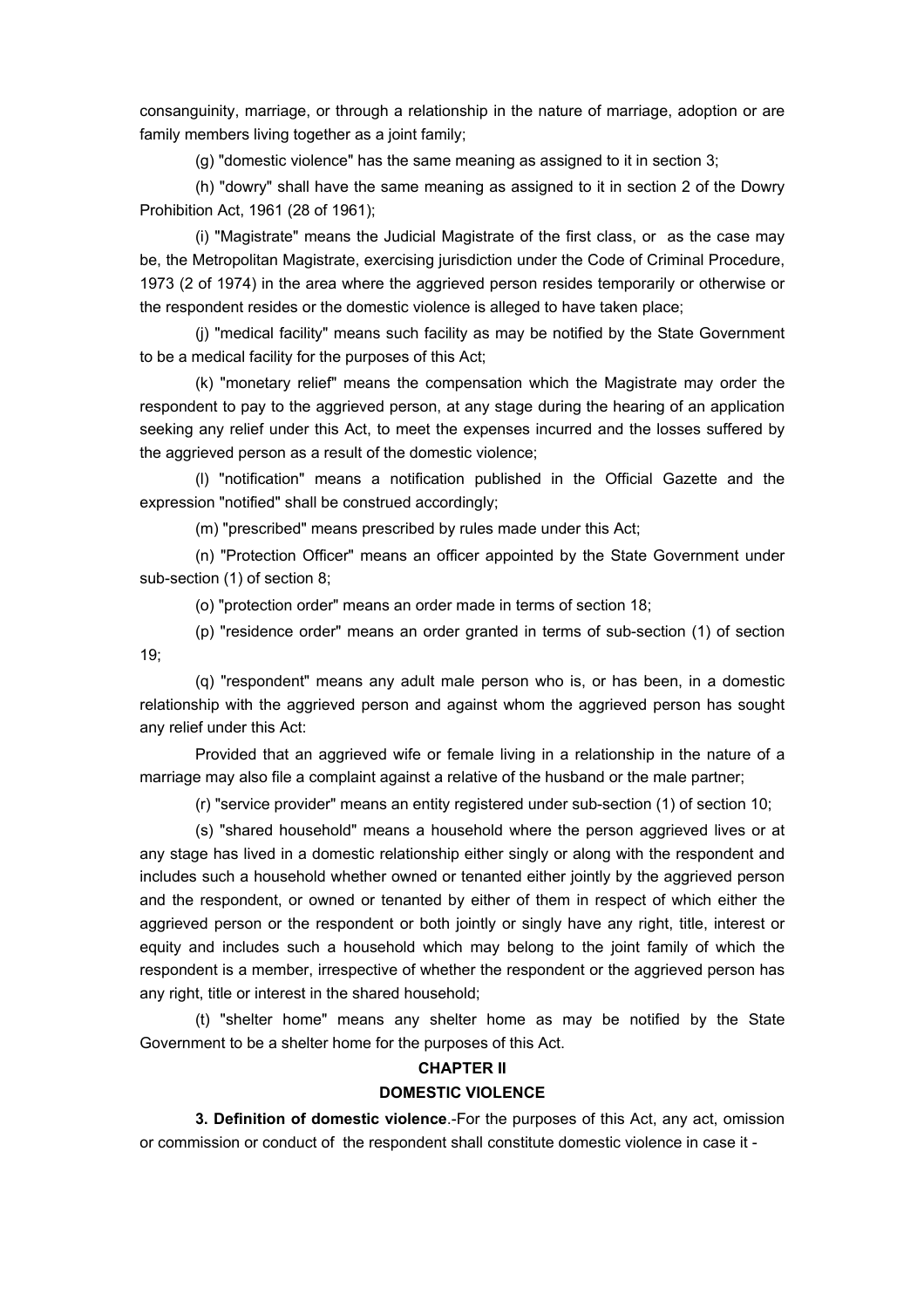(a) harms or injures or endangers the health, safety, life, limb or well-being, whether mental or physical, of the aggrieved person or tends to do so and includes causing physical abuse, sexual abuse, verbal and emotional abuse and economic abuse; or

(b) harasses, harms, injures or endangers the aggrieved person with a view to coerce her or any other person related to her to meet any unlawful demand for any dowry or other property or valuable security; or

(c) has the effect of threatening the aggrieved person or any person related to her by any conduct mentioned in clause (a) or clause (b); or

(d) otherwise injures or causes harm, whether physical or mental, to the aggrieved person.

**Explanation I**.-For the purposes of this section,-

(i) "physical abuse" means any act or conduct which is of such a nature as to cause bodily pain, harm, or danger to life, limb, or health or impair the health or development of the aggrieved person and includes assault, criminal intimidation and criminal force;

(ii) "sexual abuse" includes any conduct of a sexual nature that abuses, humiliates, degrades or otherwise violates the dignity of woman;

(iii) "verbal and emotional abuse" includes-

(a) insults, ridicule, humiliation, name calling and insults or ridicule specially with regard to not having a child or a male child; and

(b) repeated threats to cause physical pain to any person in whom the aggrieved person is interested.

(iv) "economic abuse" includes-

(a) deprivation of all or any economic or financial resources to which the aggrieved person is entitled under any law or custom whether payable under an order of a court or otherwise or which the aggrieved person requires out of necessity including, but not limited to, household necessities for the aggrieved person and her children, if any, stridhan, property, jointly or separately owned by the aggrieved person, payment of rental related to the shared household and maintenance;

(b) disposal of household effects, any alienation of assets whether movable or immovable, valuables, shares, securities, bonds and the like or other property in which the aggrieved person has an interest or is entitled to use by virtue of the domestic relationship or which may be reasonably required by the aggrieved person or her children or her stridhan or any other property jointly or separately held by the aggrieved person; and

(c) prohibition or restriction to continued access to resources or facilities which the aggrieved person is entitled to use or enjoy by virtue of the domestic relationship including access to the shared household.

**Explanation II**.-For the purpose of determining whether any act, omission, commission or conduct of the respondent constitutes "domestic violence" under this section, the overall facts and circumstances of the case shall be taken into consideration.

## **CHAPTER III**

#### **POWERS AND DUTIES OF PROTECTION OFFICERS, SERVICE PROVIDERS, ETC.**

**4. Information to Protection Officer and exclusion of liability of informant**.-(1) Any person who has reason to believe that an act of domestic violence has been, or is being, or is likely to be committed, may give information about it to the concerned Protection Officer.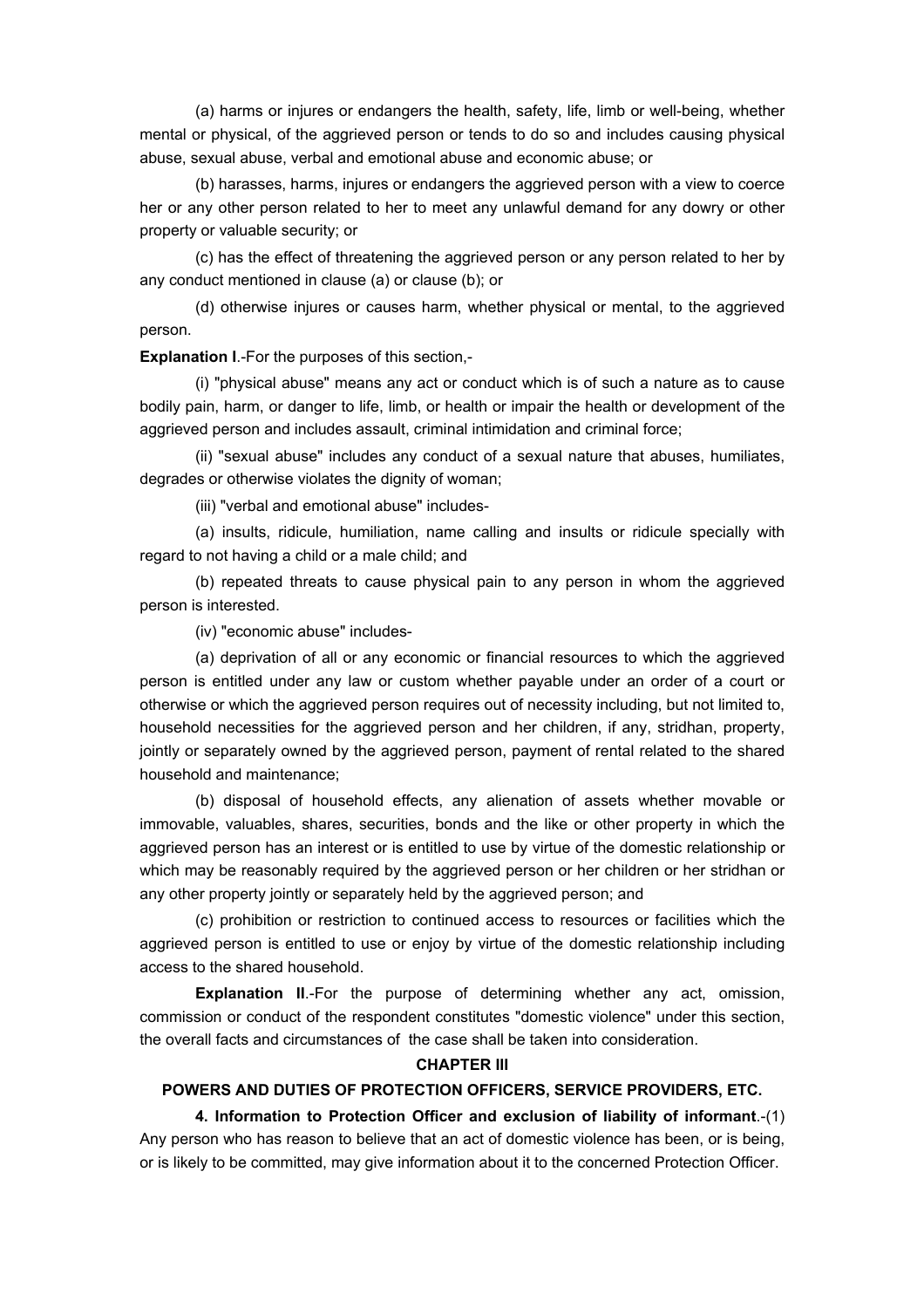(2) No liability, civil or criminal, shall be incurred by any person for giving in good faith of information for the purpose of sub-section (1).

**5. Duties of police officers, service providers and Magistrate**.-A police officer, Protection Officer, service provider or Magistrate who has received a complaint of domestic violence or is otherwise present at the place of an incident of domestic violence or when the incident of domestic violence is reported to him, shall inform the aggrieved person-

(a) of her right to make an application for obtaining a relief by way of a protection order, an order for monetary relief, a custody order, a residence order, a compensation order or more than one such order under this Act;

(b) of the availability of services of service providers;

(c) of the availability of services of the Protection Officers;

(d) of her right to free legal services under the Legal Services Authorities Act, 1987 (39 of 1987);

(e) of her right to file a complaint under section 498A (45 of 1860), of the Indian Penal Code wherever relevant:

Provided that nothing in this Act shall be construed in any manner as to relieve a police officer from his duty to proceed in accordance with law upon receipt of information as to the commission of a cognizable offence.

**6. Duties of shelter homes**.-If an aggrieved person or on her behalf a Protection Officer or a service provider requests the person in charge of a shelter home to provide shelter to her, such person in charge of the shelter home shall provide shelter to the aggrieved person in the shelter home.

**7. Duties of medical facilities**.-If an aggrieved person or, on her behalf a Protection Officer or a service provider requests the person in charge of a medical facility to provide any medical aid to her, such person in charge of the medical facility shall provide medical aid to the aggrieved person in the medical facility.

**8. Appointment of Protection Officers**.-(1) The State Government shall, by notification, appoint such number of Protection Officers in each district as it may consider necessary and shall also notify the area or areas within which a Protection Officer shall exercise the powers and perform the duties conferred on him by or under this Act.

(2) The Protection Officers shall as far as possible be women and shall possess such qualifications and experience as may be prescribed.

(3) The terms and conditions of service of the Protection Officer and the other officers subordinate to him shall be such as may be prescribed.

**9. Duties and functions of Protection Officers**.-(1) It shall be the duty of the Protection Officer-

(a) to assist the Magistrate in the discharge of his functions under this Act;

(b) to make a domestic incident report to the Magistrate, in such form and in such manner as may be prescribed, upon receipt of a complaint of domestic violence and forward copies thereof to the police officer in charge of the police station within the local limits of whose jurisdiction domestic violence is alleged to have been committed and to the service providers in that area;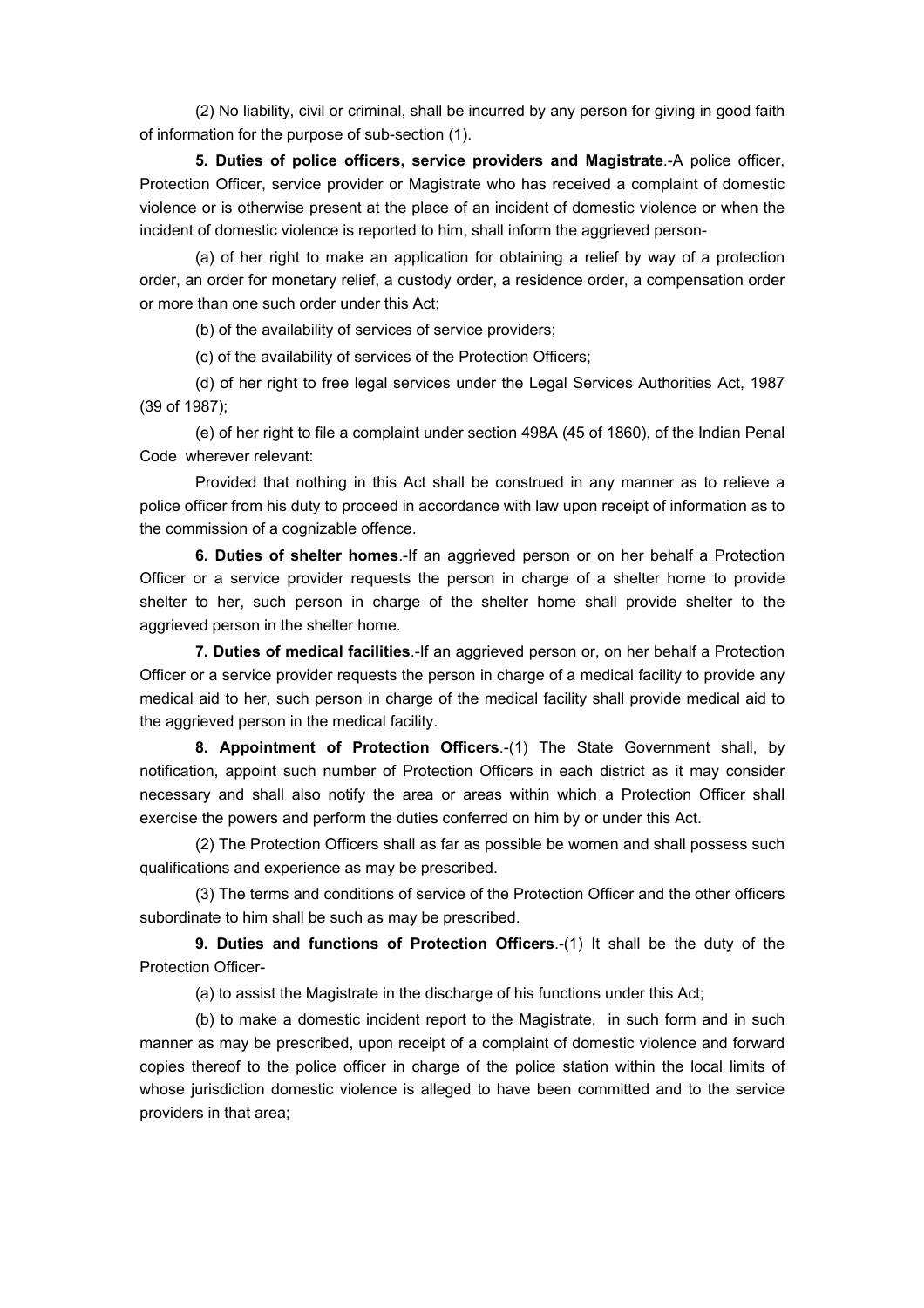(c) to make an application in such form and in such manner as may be prescribed to the Magistrate, if the aggrieved person so desires, claiming relief for issuance of a protection order;

(d) to ensure that the aggrieved person is provided legal aid under the Legal Services Authorities Act, 1987 (39 of 1987) and make available free of cost the prescribed form in which a complaint is to be made;

(e) to maintain a list of all service providers providing legal aid or counselling, shelter homes and medical facilities in a local area within the jurisdiction of the Magistrate;

(f) to make available a safe shelter home, if the aggrieved person so requires and forward a copy of his report of having lodged the aggrieved person in a shelter home to the police station and the Magistrate having jurisdiction in the area where the shelter home is situated;

(g) to get the aggrieved person medically examined, if she has sustained bodily injuries and forward a copy of the medical report to the police station and the Magistrate having jurisdiction in the area where the domestic violence is alleged to have been taken place;

(h) to ensure that the order for monetary relief under section 20 is complied with and executed, in accordance with the procedure prescribed under the Code of Criminal Procedure, 1973 (2 of 1974);

(i) to perform such other duties as may be prescribed.

(2) The Protection Officer shall be under the control and supervision of the Magistrate, and shall perform the duties imposed on him by the Magistrate and the Government by, or under, this Act.

**10. Service providers**.-(1) Subject to such rules as may be made in this behalf, any voluntary association registered under the Societies Registration Act, 1860 (21 of 1860) or a company registered under the Companies Act, 1956 (1 of 1956) or any other law for the time being in force with the objective of protecting the rights and interests of women by any lawful means including providing of legal aid, medical, financial or other assistance shall register itself with the State Government as a service provider for the purposes of this Act.

(2) A service provider registered under sub-section (1) shall have the power to-

(a) record the domestic incident report in the prescribed form if the aggrieved person so desires and forward a copy thereof to the Magistrate and the Protection Officer having jurisdiction in the area where the domestic violence took place;

(b) get the aggrieved person medically examined and forward a copy of the medical report to the Protection Officer and the police station within the local limits of which the domestic violence took place;

(c) ensure that the aggrieved person is provided shelter in a shelter home, if she so requires and forward a report of the lodging of the aggrieved person in the shelter home to the police station within the local limits of which the domestic violence took place.

(3) No suit, prosecution or other legal proceeding shall lie against any service provider or any member of the service provider who is, or who is deemed to be, acting or purporting to act under this Act, for anything which is in good faith done or intended to be done in the exercise of powers or discharge of functions under this Act towards the prevention of the commission of domestic violence.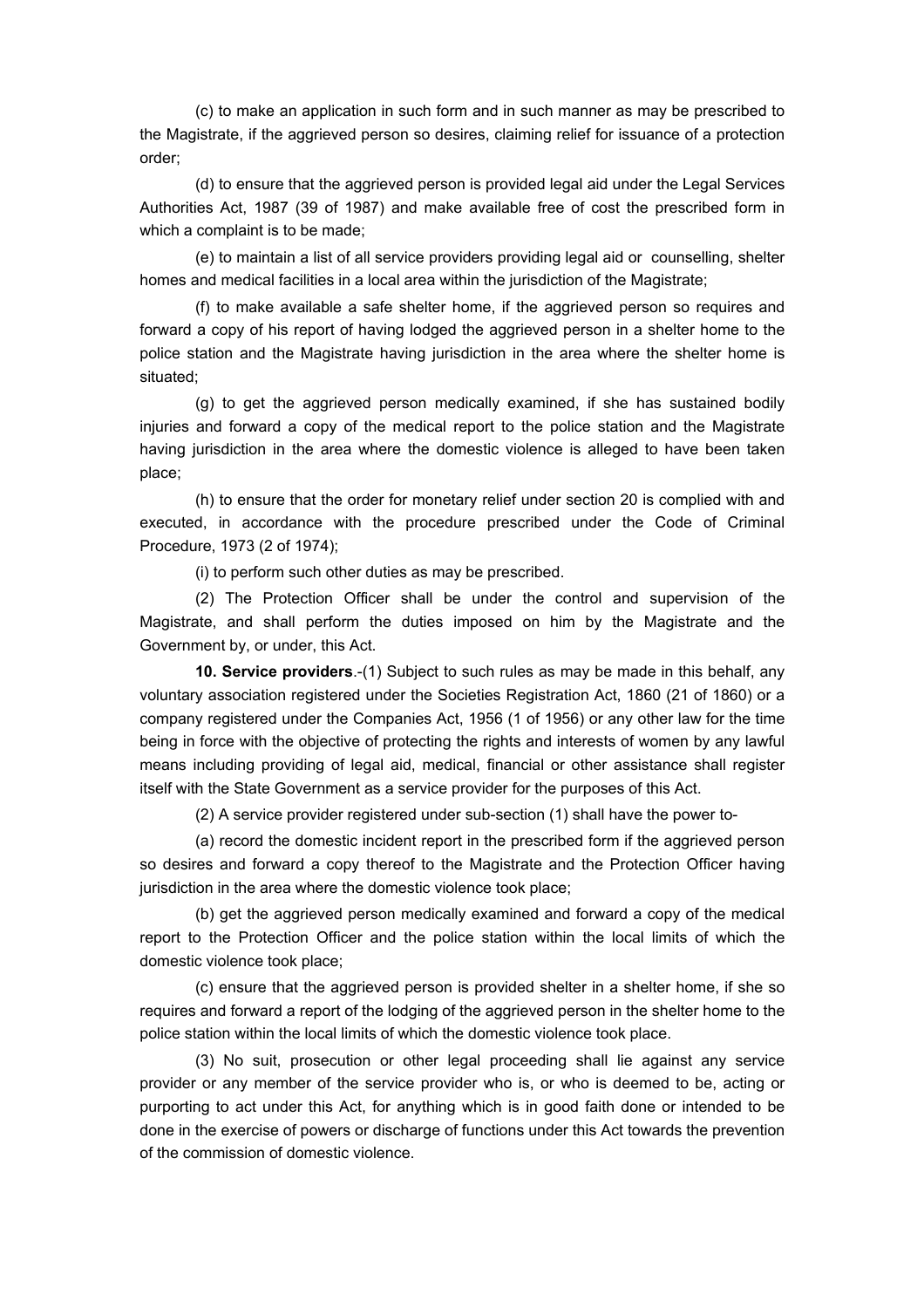**11. Duties of Government**.-The Central Government and every State Government, shall take all measures to ensure that-

(a) the provisions of this Act are given wide publicity through public media including the television, radio and the print media at regular intervals;

(b) the Central Government and State Government officers including the police officers and the members of the judicial services are given periodic sensitization and awareness training on the issues addressed by this Act;

(c) effective co-ordination between the services provided by concerned Ministries and Departments dealing with law, home affairs including law and order, health and human resources to address issues of domestic violence is established and periodical review of the same is conducted;

(d) protocols for the various Ministries concerned with the delivery of services to women under this Act including the courts are prepared and put in place.

#### **CHAPTER IV**

#### **PROCEDURE FOR OBTAINING ORDERS OF RELIEFS**

**12. Application to Magistrate**.-(1) An aggrieved person or a Protection Officer or any other person on behalf of the aggrieved person may present an application to the Magistrate seeking one or more reliefs under this Act:

Provided that before passing any order on such application, the Magistrate shall take into consideration any domestic incident report received by him from the Protection Officer or the service provider.

(2) The relief sought for under sub-section (1) may include a relief for issuance of an order for payment of compensation or damages without prejudice to the right of such person to institute a suit for compensation or damages for the injuries caused by the acts of domestic violence committed by the respondent:

Provided that where a decree for any amount as compensation or damages has been passed by any court in favour of the aggrieved person, the amount, if any, paid or payable in pursuance of the order made by the Magistrate under this Act shall be set off against the amount payable under such decree and the decree shall, notwithstanding anything contained in the Code of Civil Procedure, 1908 (5 of 1908), or any other law for the time being in force, be executable for the balance amount, if any, left after such set off.

(3) Every application under sub-section (1) shall be in such form and contain such particulars as may be prescribed or as nearly as possible thereto.

(4) The Magistrate shall fix the first date of hearing, which shall not ordinarily be beyond three days from the date of receipt of the application by the court.

(5) The Magistrate shall endeavour to dispose of every application made under subsection (1) within a period of sixty days from the date of its first hearing.

**13. Service of notice**.-(1) A notice of the date of hearing fixed under section 12 shall be given by the Magistrate to the Protection Officer, who shall get it served by such means as may be prescribed on the respondent, and on any other person, as directed by the Magistrate within a maximum period of two days or such further reasonable time as may be allowed by the Magistrate from the date of its receipt.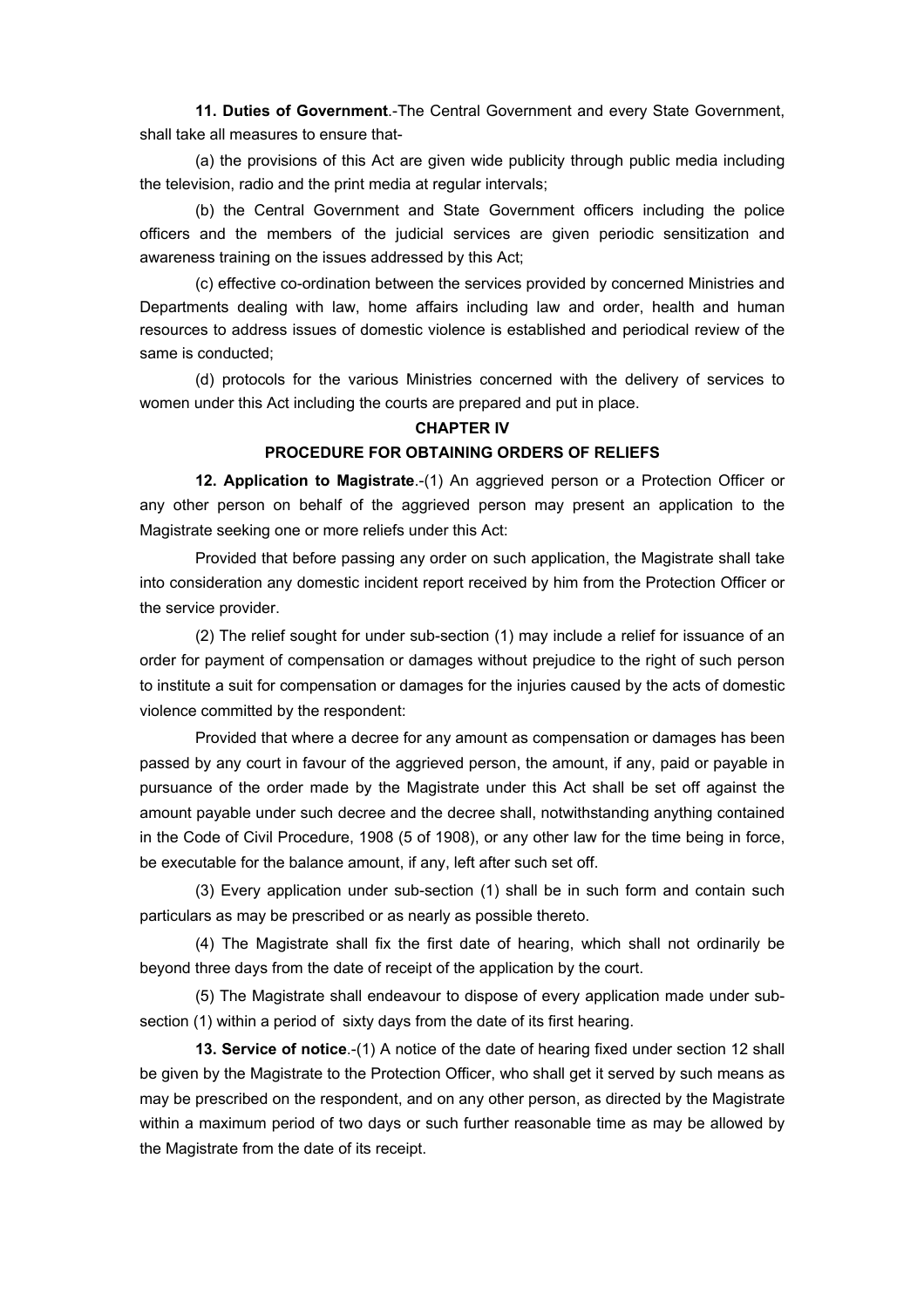(2) A declaration of service of notice made by the Protection Officer in such form as may be prescribed shall be the proof that such notice was served upon the respondent and on any other person as directed by the Magistrate unless the contrary is proved.

**14. Counselling**.-(1) The Magistrate may, at any stage of the proceedings under this Act, direct the respondent or the aggrieved person, either singly or jointly, to undergo counselling with any member of a service provider who possess such qualifications and experience in counselling as may be prescribed.

(2) Where the Magistrate has issued any direction under sub-section (1), he shall fix the next date of hearing of the case within a period not exceeding two months.

**15. Assistance of welfare expert**.-In any proceeding under this Act, the Magistrate may secure the services of such person, preferably a woman, whether related to the aggrieved person or not, including a person engaged in promoting family welfare as he thinks fit, for the purpose of assisting him in discharging his functions.

**16. Proceedings to be held in camera**.-If the Magistrate considers that the circumstances of the case so warrant, and if either party to the proceedings so desires, he may conduct the proceedings under this Act in camera.

**17. Right to reside in a shared household**.-(1) Notwithstanding anything contained in any other law for the time being in force, every woman in a domestic relationship shall have the right to reside in the shared household, whether or not she has any right, title or beneficial interest in the same.

(2) The aggrieved person shall not be evicted or excluded from the shared household or any part of it by the respondent save in accordance with the procedure established by law.

**18. Protection orders**.-The Magistrate may, after giving the aggrieved person and the respondent an opportunity of being heard and on being prima facie satisfied that domestic violence has taken place or is likely to take place, pass a protection order in favour of the aggrieved person and prohibit the respondent from-

(a) committing any act of domestic violence;

(b) aiding or abetting in the commission of acts of domestic violence;

(c) entering the place of employment of the aggrieved person or, if the person aggrieved is a child, its school or any other place frequented by the aggrieved person;

(d) attempting to communicate in any form, whatsoever, with the aggrieved person, including personal, oral or written or electronic or telephonic contact;

(e) alienating any assets, operating bank lockers or bank accounts used or held or enjoyed by both the parties, jointly by the aggrieved person and the respondent or singly by the respondent, including her stridhan or any other property held either jointly by the parties or separately by them without the leave of the Magistrate;

(f) causing violence to the dependants, other relatives or any person who give the aggrieved person assistance from domestic violence;

(g) committing any other act as specified in the protection order.

**19. Residence orders**.-(1) While disposing of an application under sub-section (1) of section 12, the Magistrate may, on being satisfied that domestic violence has taken place, pass a residence order -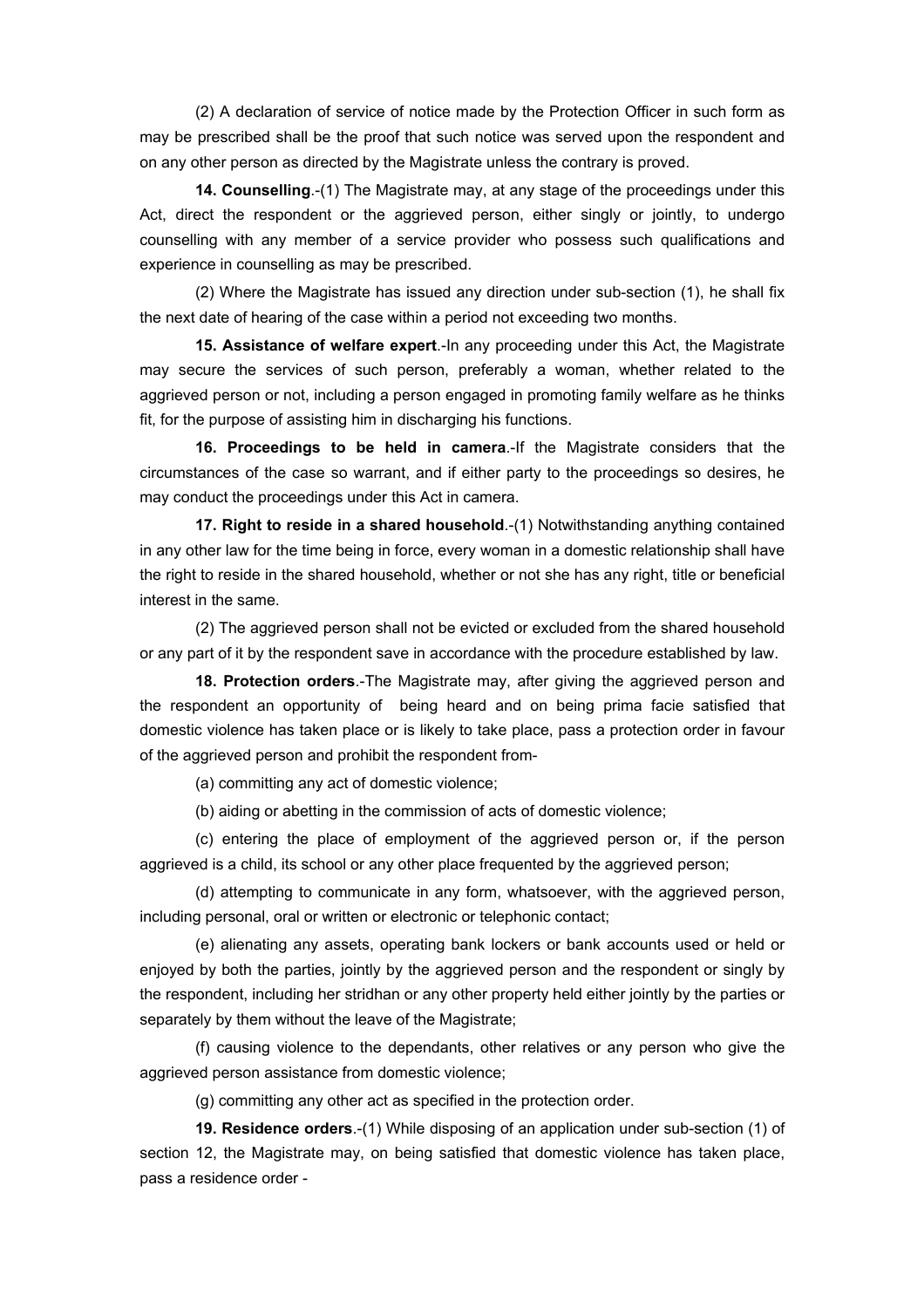(a) restraining the respondent from dispossessing or in any other manner disturbing the possession of the aggrieved person from the shared household, whether or not the respondent has a legal or equitable interest in the shared household;

(b) directing the respondent to remove himself from the shared household;

(c) restraining the respondent or any of his relatives from entering any portion of the shared household in which the aggrieved person resides;

(d) restraining the respondent from alienating or disposing off the shared household or encumbering the same;

(e) restraining the respondent from renouncing his rights in the shared household except with the leave of the Magistrate; or

(f) directing the respondent to secure same level of alternate accommodation for the aggrieved person as enjoyed by her in the shared household or to pay rent for the same, if the circumstances so require:

Provided that no order under clause (b) shall be passed against any person who is a woman.

(2) The Magistrate may impose any additional conditions or pass any other direction which he may deem reasonably necessary to protect or to provide for the safety of the aggrieved person or any child of such aggrieved person.

(3) The Magistrate may require from the respondent to execute a bond, with or without sureties, for preventing the commission of domestic violence.

(4) An order under sub-section (3) shall be deemed to be an order under Chapter VIII of the Code of Criminal Procedure, 1973 (2 of 1974) and shall be dealt with accordingly.

(5) While passing an order under sub-section (1), sub-section (2) or sub-section (3), the court may also pass an order directing the officer in charge of the nearest police station to give protection to the aggrieved person or to assist her or the person making an application on her behalf in the implementation of the order.

(6) While making an order under sub-section (1), the Magistrate may impose on the respondent obligations relating to the discharge of rent and other payments, having regard to the financial needs and resources of the parties.

(7) The Magistrate may direct the officer in-charge of the police station in whose jurisdiction the Magistrate has been approached to assist in the implementation of the protection order.

(8) The Magistrate may direct the respondent to return to the possession of the aggrieved person her stridhan or any other property or valuable security to which she is entitled to.

**20. Monetary reliefs**.-(1) While disposing of an application under sub-section (1) of section 12, the Magistrate may direct the respondent to pay monetary relief to meet the expenses incurred and losses suffered by the aggrieved person and any child of the aggrieved person as a result of the domestic violence and such relief may include, but not limited to,-

(a) the loss of earnings;

(b) the medical expenses;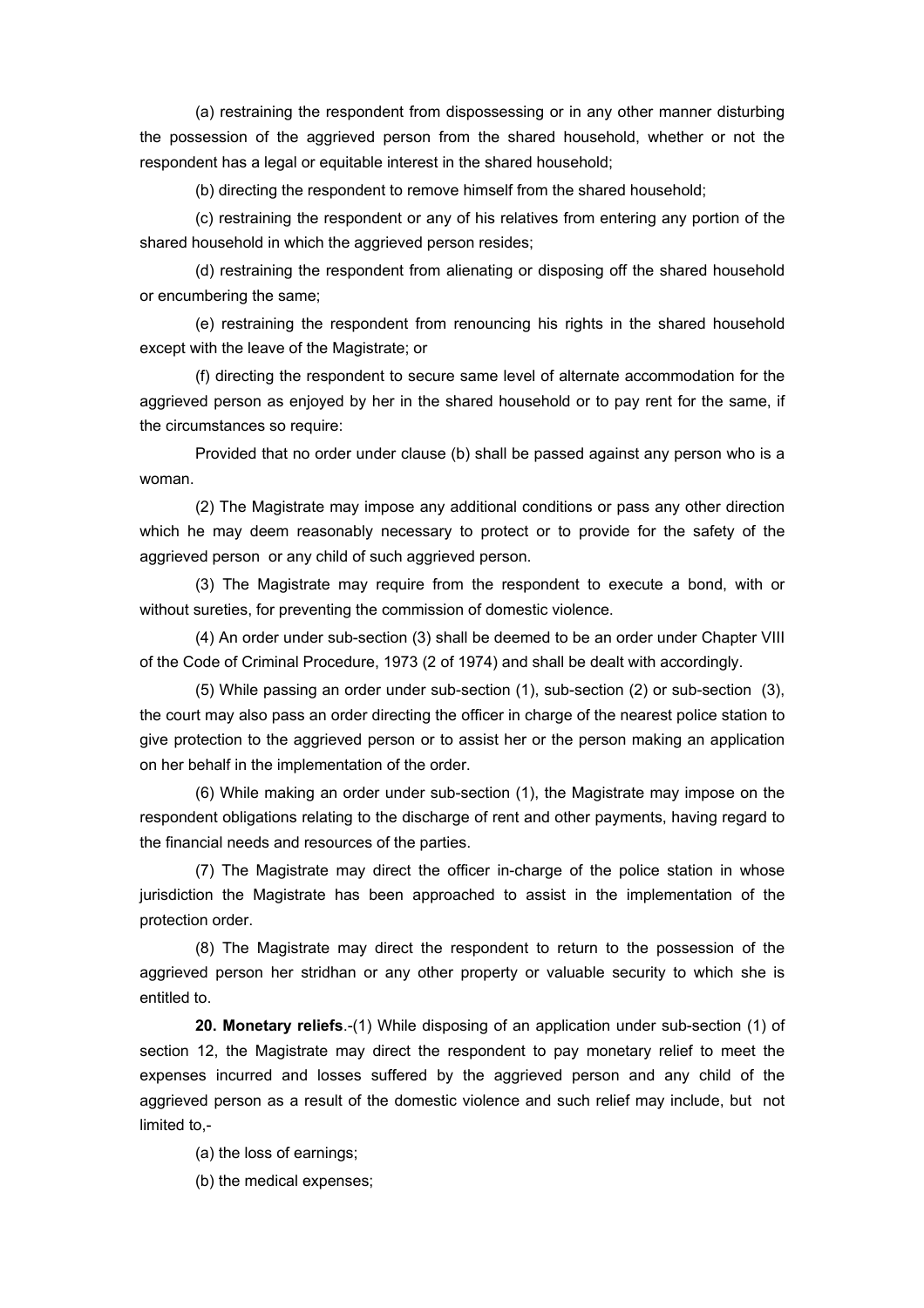(c) the loss caused due to the destruction, damage or removal of any property from the control of the aggrieved person; and

(d) the maintenance for the aggrieved person as well as her children, if any, including an order under or in addition to an order of maintenance under section 125 of the Code of Criminal Procedure, 1973 (2 of 1974) or any other law for the time being in force.

(2) The monetary relief granted under this section shall be adequate, fair and reasonable and consistent with the standard of living to which the aggrieved person is accustomed.

(3) The Magistrate shall have the power to order an appropriate lump sum payment or monthly payments of maintenance, as the nature and circumstances of the case may require.

(4) The Magistrate shall send a copy of the order for monetary relief made under subsection (1) to the parties to the application and to the in charge of the police station within the local limits of whose jurisdiction the respondent resides.

(5) The respondent shall pay the monetary relief granted to the aggrieved person within the period specified in the order under sub-section (1).

(6) Upon the failure on the part of the respondent to make payment in terms of the order under sub-section (1), the Magistrate may direct the employer or a debtor of the respondent, to directly pay to the aggrieved person or to deposit with the court a portion of the wages or salaries or debt due to or accrued to the credit of the respondent, which amount may be adjusted towards the monetary relief payable by the respondent.

**21. Custody orders**.-Notwithstanding anything contained in any other law for the time being in force, the Magistrate may, at any stage of hearing of the application for protection order or for any other relief under this Act grant temporary custody of any child or children to the aggrieved person or the person making an application on her behalf and specify, if necessary, the arrangements for visit of such child or children by the respondent:

Provided that if the Magistrate is of the opinion that any visit of the respondent may be harmful to the interests of the child or children, the Magistrate shall refuse to allow such visit.

**22. Compensation orders**.-In addition to other reliefs as may be granted under this Act, the Magistrate may on an application being made by the aggrieved person, pass an order directing the respondent to pay compensation and damages for the injuries, including mental torture and emotional distress, caused by the acts of domestic violence committed by that respondent.

**23. Power to grant interim and ex parte orders**.-(1) In any proceeding before him under this Act, the Magistrate may pass such interim order as he deems just and proper.

(2) If the Magistrate is satisfied that an application prima facie discloses that the respondent is committing, or has committed an act of domestic violence or that there is a likelihood that the respondent may commit an act of domestic violence, he may grant an ex parte order on the basis of the affidavit in such form, as may be prescribed, of the aggrieved person under section 18, section 19, section 20, section 21 or, as the case may be, section 22 against the respondent.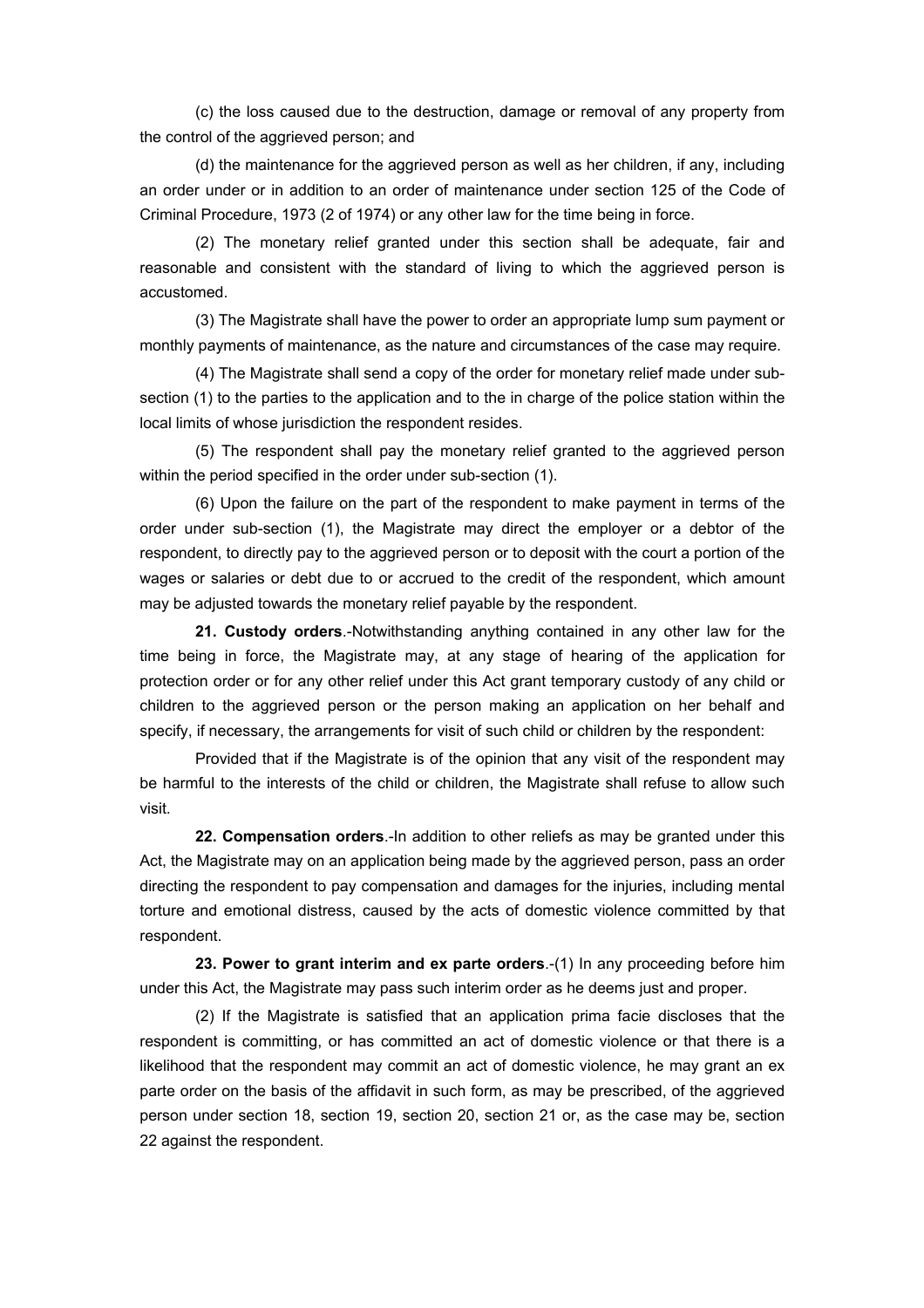**24. Court to give copies of order free of cost**.-The Magistrate shall, in all cases where he has passed any order under this Act, order that a copy of such order, shall be given free of cost, to the parties to the application, the police officer in-charge of the police station in the jurisdiction of which the Magistrate has been approached, and any service provider located within the local limits of the jurisdiction of the court and if any service provider has registered a domestic incident report, to that service provider.

**25. Duration and alteration of orders**.-(1) A protection order made under section 18 shall be in force till the aggrieved person applies for discharge.

(2) If the Magistrate, on receipt of an application from the aggrieved person or the respondent, is satisfied that there is a change in the circumstances requiring alteration, modification or revocation of any order made under this Act, he may, for reasons to be recorded in writing pass such order, as he may deem appropriate.

**26. Relief in other suits and legal proceedings**.-(1) Any relief available under sections 18, 19, 20, 21 and 22 may also be sought in any legal proceeding, before a civil court, family court or a criminal court, affecting the aggrieved person and the respondent whether such proceeding was initiated before or after the commencement of this Act.

(2) Any relief referred to in sub-section (1) may be sought for in addition to and along with any other relief that the aggrieved person may seek in such suit or legal proceeding before a civil or criminal court.

(3) In case any relief has been obtained by the aggrieved person in any proceedings other than a proceeding under this Act, she shall be bound to inform the Magistrate of the grant of such relief.

**27. Jurisdiction**.-(1) The court of Judicial Magistrate of the first class or the Metropolitan Magistrate, as the case may be, within the local limits of which-

(a) the person aggrieved permanently or temporarily resides or carries on business or is employed; or

(b) the respondent resides or carries on business or is employed; or

(c) the cause of action has arisen,

shall be the competent court to grant a protection order and other orders under this Act and to try offences under this Act.

(2) Any order made under this Act shall be enforceable throughout India.

**28. Procedure**.-(1) Save as otherwise provided in this Act, all proceedings under sections 12, 18, 19, 20, 21, 22 and 23 and offences under section 31 shall be governed by the provisions of the Code of Criminal Procedure, 1973 (2 of 1974).

(2) Nothing in sub-section (1) shall prevent the court from laying down its own procedure for disposal of an application under section 12 or under sub-section (2) of section 23.

**29. Appeal**.-There shall lie an appeal to the Court of Session within thirty days from the date on which the order made by the Magistrate is served on the aggrieved person or the respondent, as the case may be, whichever is later.

# **CHAPTER V MISCELLANEOUS**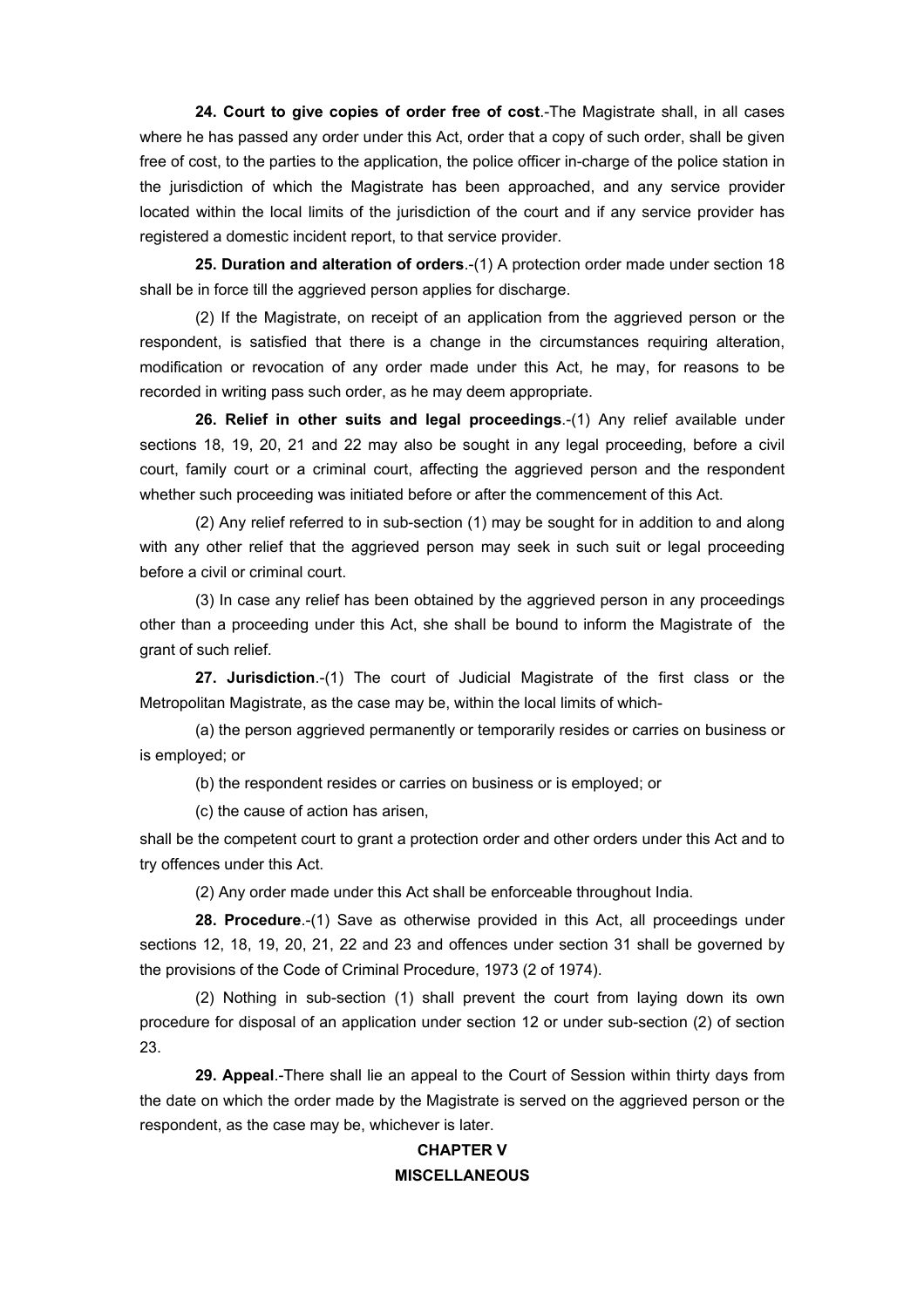**30. Protection Officers and members of service providers to be public servants**.-The Protection Officers and members of service providers, while acting or purporting to act in pursuance of any of the provisions of this Act or any rules or orders made thereunder shall be deemed to be public servants within the meaning of section 21 of the Indian Penal Code (45 of 1860).

**31. Penalty for breach of protection order by respondent**.-(1) A breach of protection order, or of an interim protection order, by the respondent shall be an offence under this Act and shall be punishable with imprisonment of either description for a term which may extend to one year, or with fine which may extend to twenty thousand rupees, or with both.

(2) The offence under sub-section (1) shall as far as practicable be tried by the Magistrate who had passed the order, the breach of which has been alleged to have been caused by the accused.

(3) While framing charges under sub-section (1), the Magistrate may also frame charges under section 498A of the Indian Penal Code (45 of 1860) or any other provision of that Code or the Dowry Prohibition Act, 1961 (28 of 1961), as the case may be, if the facts disclose the commission of an offence under those provisions.

**32. Cognizance and proof**.-(1) Notwithstanding anything contained in the Code of Criminal Procedure, 1973 (2 of 1974), the offence under sub-section (1) of section 31 shall be cognizable and non-bailable.

(2) Upon the sole testimony of the aggrieved person, the court may conclude that an offence under sub-section (1) of section 31 has been committed by the accused.

**33. Penalty for not discharging duty by Protection Officer**.-If any Protection Officer fails or refuses to discharge his duties as directed by the Magistrate in the protection order without any sufficient cause, he shall be punished with imprisonment of either description for a term which may extend to one year, or with fine which may extend to twenty thousand rupees, or with both.

**34. Cognizance of offence committed by Protection Officer**.-No prosecution or other legal proceeding shall lie against the Protection Officer unless a complaint is filed with the previous sanction of the State Government or an officer authorised by it in this behalf.

**35. Protection of action taken in good faith**.-No suit, prosecution or other legal proceeding shall lie against the Protection Officer for any damage caused or likely to be caused by anything which is in good faith done or intended to be done under this Act or any rule or order made thereunder.

**36. Act not in derogation of any other law**.-The provisions of this Act shall be in addition to, and not in derogation of the provisions of any other law, for the time being in force.

**37. Power of Central Government to make rules**.-(1) The Central Government may, by notification, make rules for carrying out the provisions of this Act.

(2) In particular, and without prejudice to the generality of the foregoing power, such rules may provide for all or any of the following matters, namely:-